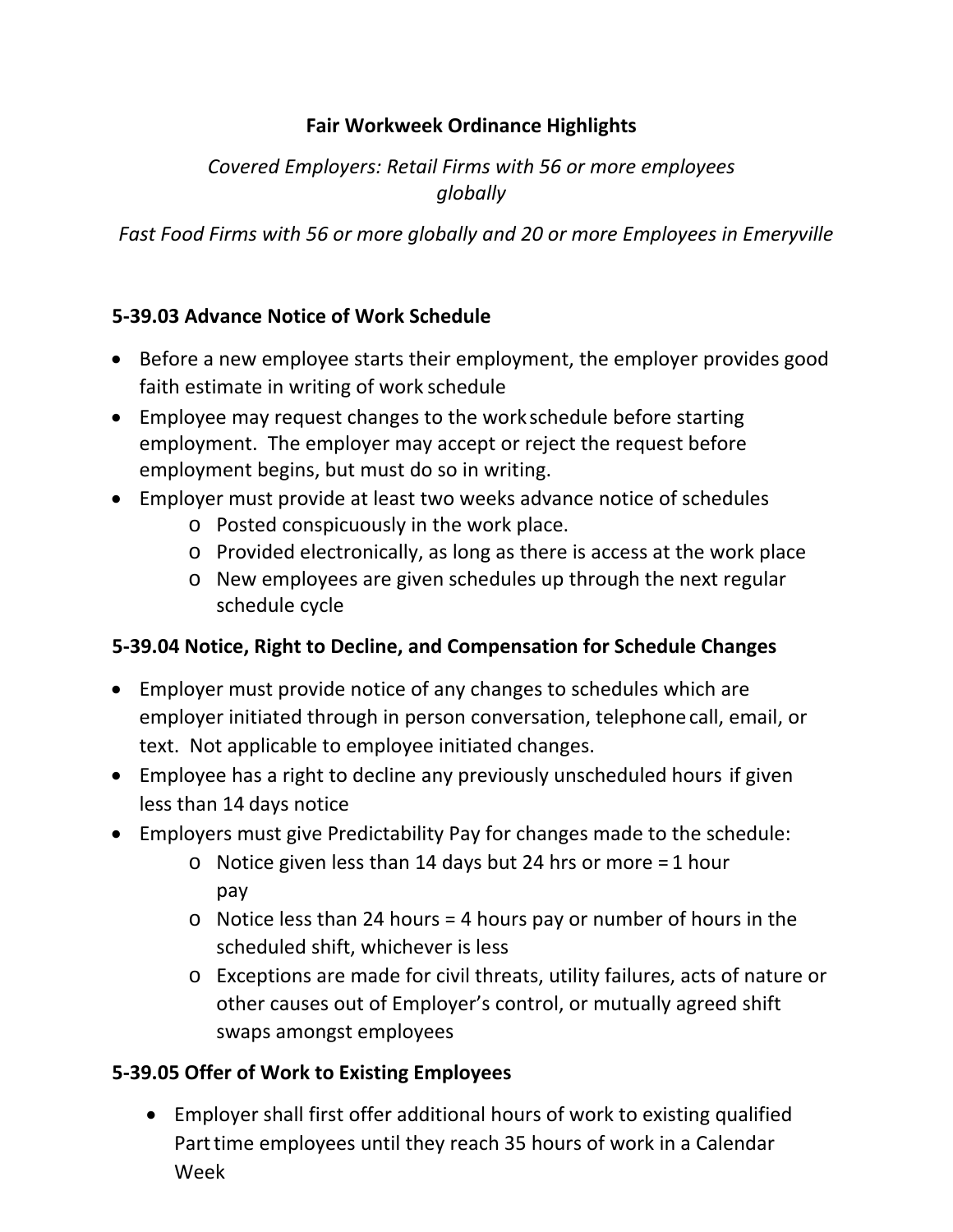- Employer has discretion to divide additional work hours among Part time employees if not done in a discriminatory manner, or used to avoid application of the Patient Protection and Affordable Care Act
- Employee may accept or decline the offer of additional hours
	- o Part time employee has 72 hours to accept offerif expected duration of work is longer than 2 weeks
	- o Part time employee has 24 hours to accept if work is less than 2 weeks in duration
	- o Time to respond begins either when employee receives notice or when notice is posted in conspicuous and accessible location
	- o Employee must respond in writing
	- o Must include total hours of work, schedule of available shifts, length of time anticipated needing coverage
	- o Employer is not required to offer premium rate

## **5‐39.06 Right to Rest**

- Employee has right to decline work hours if:
	- o less than 11 hours after end of previous day's shift
	- o during the 11 hours following the end of a shift that spanned 2 days
- For a shift that begins less than 11 hours after a previous shift, employers must pay time and a half regular pay

## **5‐39.07 Right to Request a Flexible Working Arrangement**

- Employee has a right to request additional shifts or hours, changes in start or end times, shift swaps, part time employment, etc. See full text for all rights.
- No retaliation from Employer for making these requests

## **5‐39.08 Notice and Posting**

- City shall publish and make available to covered employers regulations and notices for posting
- Employer shall give written notification to each employee their rights under the ordinance and post prominently. In addition, they must provide their name, address, and phone number in writing.

## **5‐39.09 Implementation**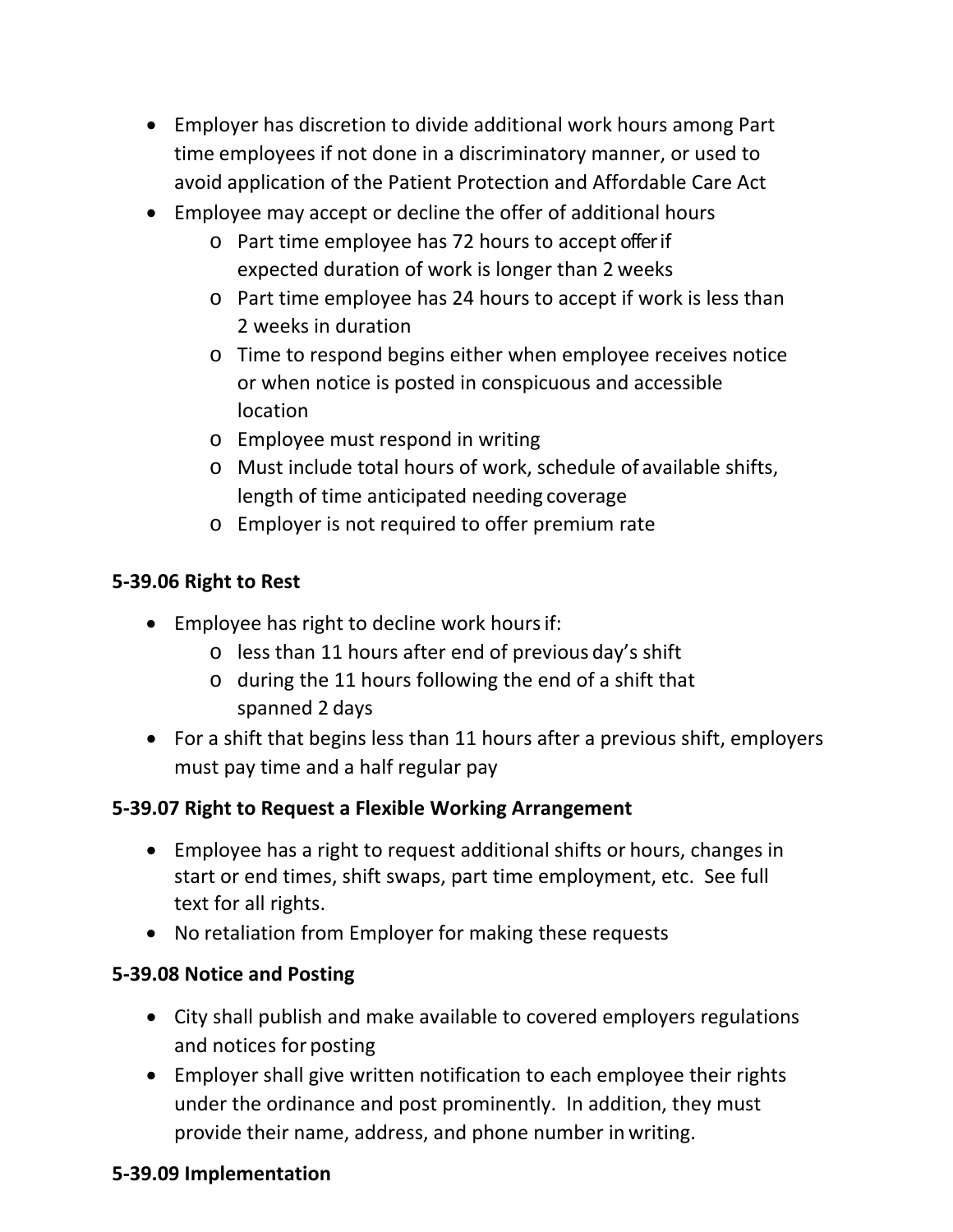- Regulations and procedures for enforcement shall be developed by the City; including publishing informational materials for employees, monitoring Covered Employers, and providing administrative hearings to resolve violations.
- Violations reported to the City in writing by employees are confidential; unless the employee allows the City to make their personal information public in order to enforce the law.
- The City may investigate violations through inspections, interviews, and subpoena of records
- The City will prioritize informal resolutions. The employee may bring their own private action against the Covered Employer.

## **5‐39.10 Enforcement**

- The City may issue a citation for violations such as
	- o \$1,000 for each employee retaliated against
	- o \$500 for
		- o Failure to provide notice
		- o Failure to provide schedules and changes on time
		- o Failure to provide Predictability Pay
		- o Failure to offer work to existing employees
		- o Failure to maintain records as stipulated or allow City access
- Employees have Private Rights of Action
- Remedies for violations include
	- o Predictability Pay back pay plus \$50 to each affected employee for each day affected plus other fines as applicable
	- o Interest due for all unpaid wages from date affected
	- o Administrative costs for the City
	- o Additional \$50 for each employee affected for repeated violations for each day of violation
	- o This does not exclude other remedies but does exclude criminal penalties
- Covered Employer may not retaliate against employee for making complaints, including discipline, suspension, transfer, or reporting immigration status. Employer can not discharge employee engaged in complaints for 120 after notification of complaint, unless the Employer has convincing evidence of just cause
- Employer must maintain records for each employee for three years and make records available to employee on reasonable request
- Employer shall give access to City for compliance monitoring, without making social security numbers public